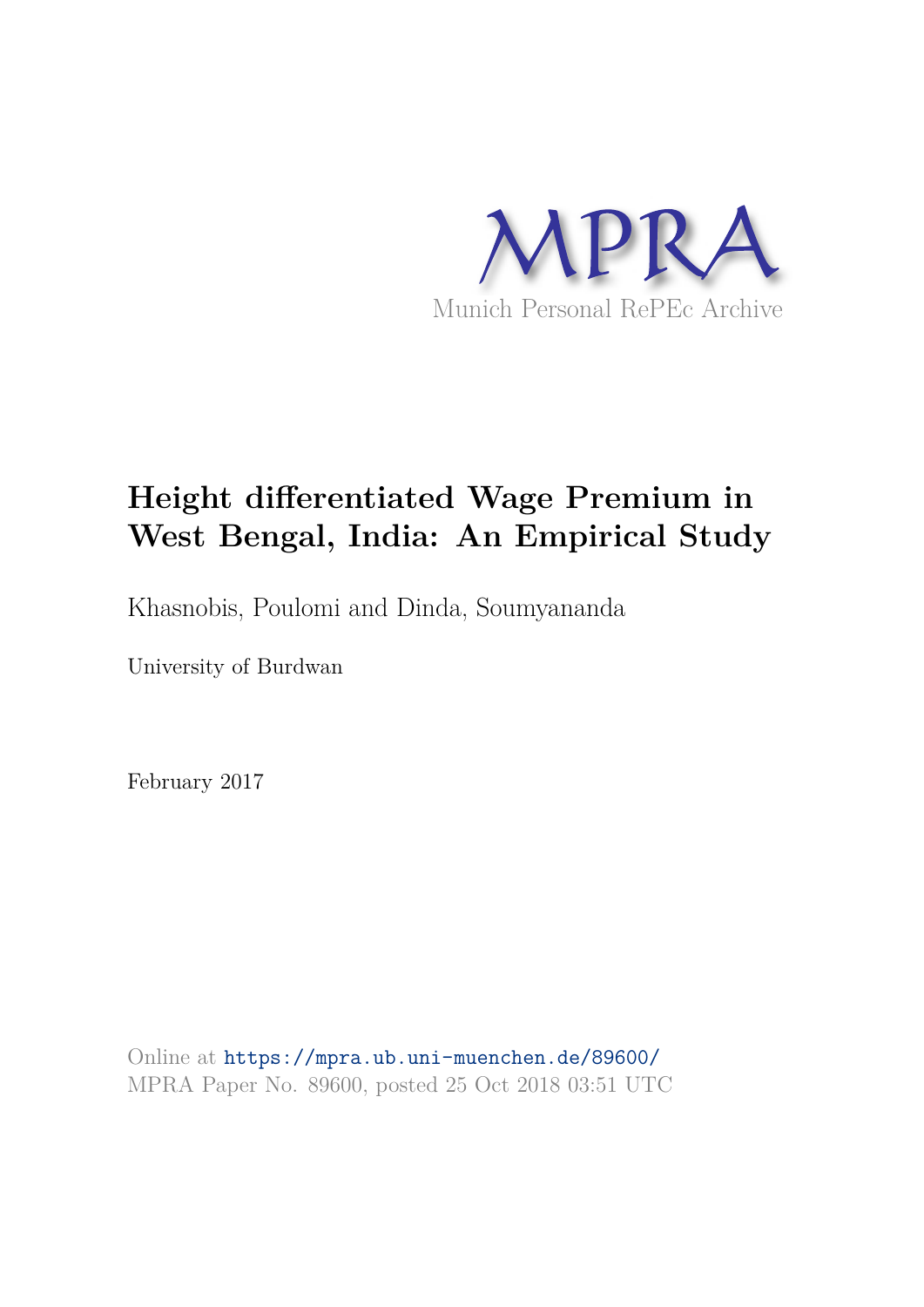# **Height differentiated Wage Premium in West Bengal, India: An Empirical Study\***

### **Poulomi Khasnobis**

Department of Economics, University of Burdwan, West Bengal, India Email: [titlyecono@gmail.com](mailto:titlyecono@gmail.com) 

and

#### **Soumyananda Dinda**

Department of Economics, University of Burdwan, West Bengal, India Email: [sdinda2000@yahoo.co.in,](mailto:sdinda2000@yahoo.co.in) [s\\_dinda@hotmail.com](mailto:s_dinda@hotmail.com)

#### 2017

#### **Abstract**

Recently literature focuses on health status and labour market outcomes highlighting the height premium or height differentiated wage earning in labour market. Body height and weight of a worker, normally, represents his/her health status which is the basis of efficiency of a worker and it determines his/her productivity too. Literature has considered height, weight, age, education and experience, etc. as wage determining factors. Literature suggests that taller earns more than short heighted labour. Now, question arises weather height differentiated wage is true for all jobs or sector specific jobs only. This study attempts to answer these questions. Using primary data of six different job sectors, this paper investigates the relationship between physical health status and wage earning in West Bengal, India. Primary observation shows that taller earns more compared to their counter parts. This paper provides evidence that height differentiates wage income is significant in hard job sectors while education differential wage earning in soft job sectors. Worker's height is statistically significant and positively affect on wage earning in hard working sector. Here, taller is the gainer in wage income earning and the estimated height premium is around  $2\%$  - 4%. However, backward or lower caste workers lose their wage income even in hard job sectors due to physical inefficiency that arises because of malnutrition or insufficient nutritional intake in the childhood.

**Key Words:** Height, Weight, Wage Earning, Wage Premium, Income, Short height, Taller, Reference Height, Labour's Productivity, Health Policy, India, Nutritional Intake, Wage Determining Factor, West Bengal.

*JEL Classification*: C<sub>2</sub>, J<sub>13</sub>, J<sub>31</sub>, J<sub>38</sub>, J<sub>78</sub>, I<sub>15</sub>, Z<sub>2</sub>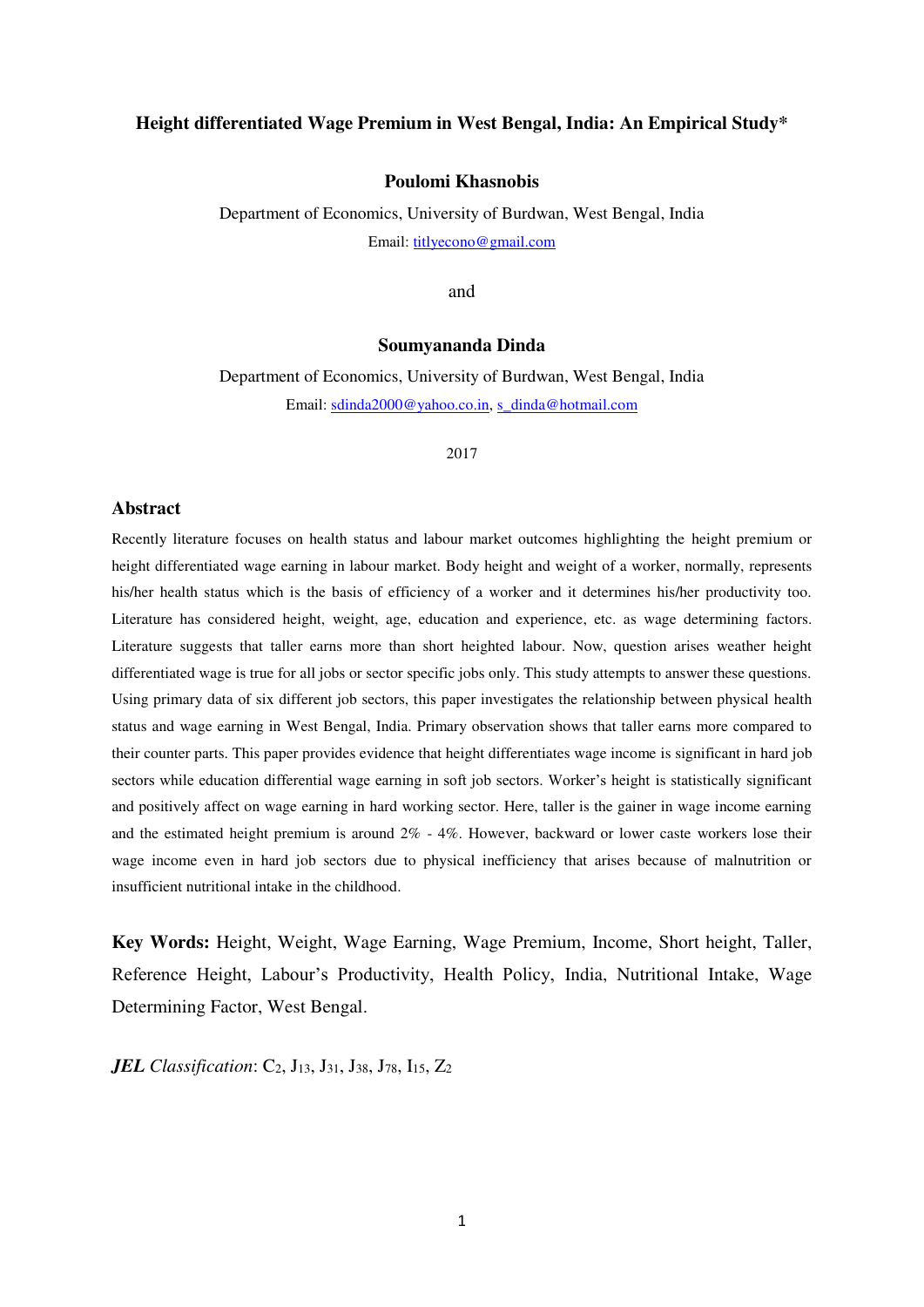# **1. Introduction**

-

Wage differentiation in labour market is directly associated with labour productivity. Productivity of a labour is related to his/her ability to work with existing technology. However, individual labour's working ability depends on his/her physical health condition for given other socio-economic factors. Excluding knowledge, labour productivity is associated with his/her physical health status which includes body height and weight. Height is considered as the proxy of health status. Recently, social science literatures (See, Strauss and Duncan (1998), Komlos (1998), Schultz (2002), Judge and Cable (2003), Komlos and Kriwy (2003), Persico et al. (2004), Jacobs and Tassenaar (2004), Judge and Cable (2004), Heineck (2004) and Dinda et al. (2006), Kim and Han 2015, Buchumuller 2014, Kinge 2015, Bozoyan et al. 2011, Euhan et al. 2015, etc.) address the relationship between labour productivity and labour's physical health status<sup>1</sup>. Literature also suggests that physical features of labours/workers are the crucial determining factors for their salary/wage earnings, *ceteris paribus*. Labour economics literature<sup>2</sup> explains wage earning differential in terms of age, sex, experience, education, and other factors including physical health status. Judge and Cable (2004) show that 72 inch tall person earns more than 65 inch tall person across job career of 30 years. Results of their analysis show that height may be related to objective performance, not to social esteem or subjective criteria. Height is more predictive than objective outcomes. Height is essential factor for specific job category (professional Basket Ball, Military, police, and other security force, etc). In certain jobs tall people may have better level of performance and career success (such as Salesman, Receptionist). It is true that tall persons are more attractive<sup>3</sup> and customer may view more positively.

Health status may be observable on adult body weight and height, which reflect nutritional intake during childhood. Physical growths of health indicators provide the proximity of

<sup>1</sup> Height, weight and attractiveness are in the central focus on physical attributes of labour/workers and several studies examine these attributes for their wage differentiations. Truly, physical appearance matters for getting jobs and literature suggests a possible relationship between income and quality of health (Strauss and Duncan 1998). Significantly height is positively associated with success at workplace. Judge and Cable (2004) show the effect of physical height on workplace success. Shorter people overcompensate for their lack of stature with over aggressive and arrogant action. It is possible that aggression may mediate relation between height and success at workplace (Judge and Cable 2004).

<sup>&</sup>lt;sup>2</sup>See, Judge and Cable (2004), Heineck (2004) and Dinda et al. (2006), Komlos (1998), Schultz (2001, 2002), Komlos and Kriwy (2003), Persico et al. (2004), Jacobs and Tassenaar (2004), Thomas and Strauss (1997), Steckel (1995), Strauss and Duncan (1998), Cecilia 2007, Kim and Han 2015, Buchumuller 2014, Kinge 2015, Bozoyan et al. 2011, Euhan et al. 2015, etc.

<sup>&</sup>lt;sup>3</sup> Hamermesh and Parker (2003) study the effects of attractiveness on earnings and show that workers of above average attractive looks earn more than average attractiveness. Possible reasons they have higher confidence and certain extra communication skills compare to average attractiveness.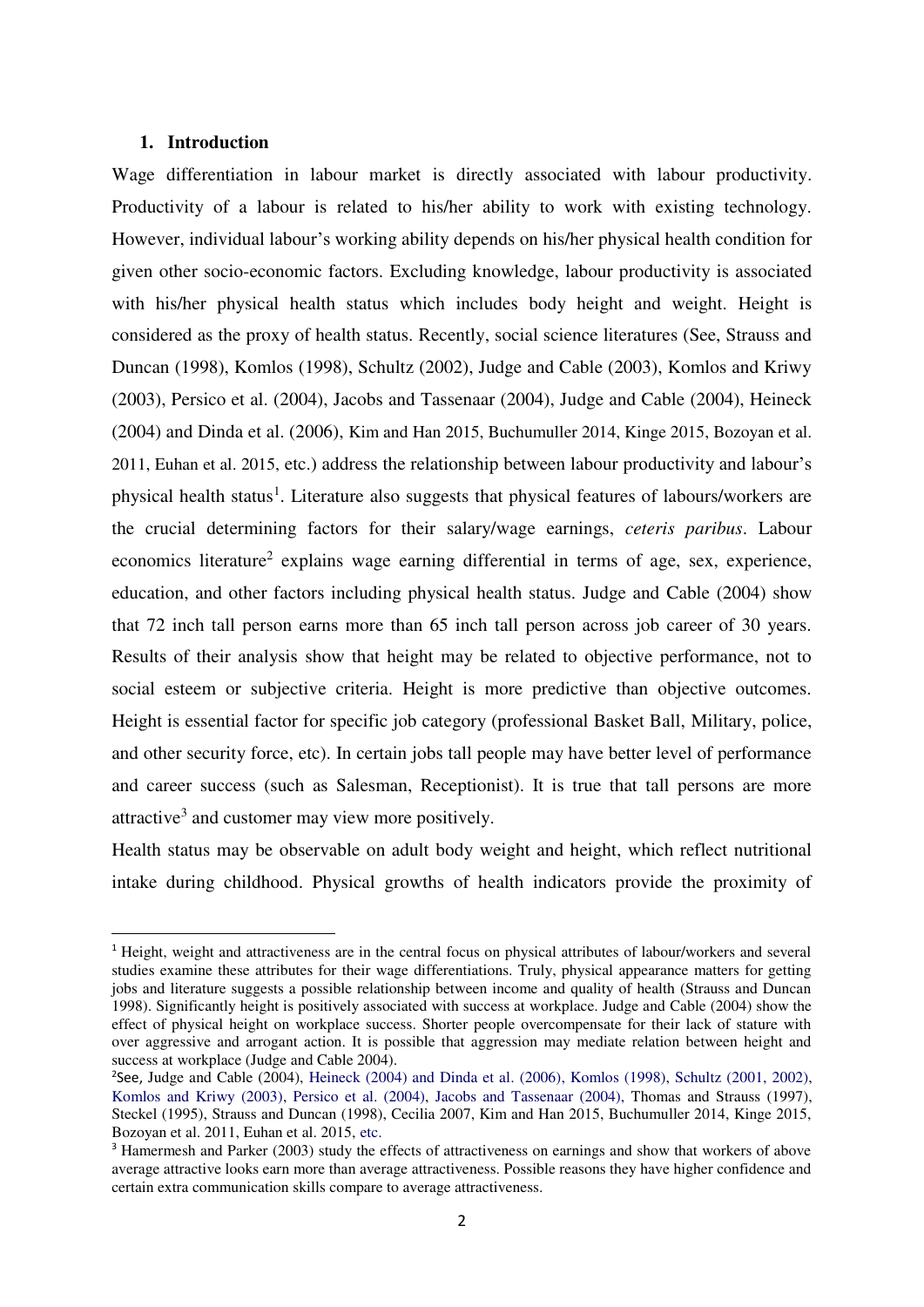standard of living of the family (Schultz 2001, Thomas and Strauss 1997, Steckel 1995). Parental choice and preference influence physical health, specifically height of their children. Height is the outcome of nutritional intakes in childhood, human ecology, living environment, and biological processes. Apart from genetic or biochemical factors, health related child care service and nutritional intake during childhood are crucial determinants of adult height (Schultz 2001, Cole 2003). Nutritional intake during childhood can be considered as latent indicator of adult height and lifetime health status. Tall man has the better health than short. Short height is the indicator of poor health. The socio-demographic determinants of body height of adults are strongly associated with age, education, childhood conditions. However, social factors explain only little association with body height and health (Lahelma and Rkhomen 1999).

Effects of weight on earnings and socioeconomic outcomes are well known and literature provides mixed results on the relationship between weight and wage earnings (Mitra 2001, and Cawley 2004). Controlling height, weight lowers wages for overweight especially white female (Cawley 2004, Sabia et al. 2011). However, labour wage is also a function of height, age, and education. Height is a cumulative measure that reflecting both investments in nutrition and epidemiology condition in childhood. Body Mass Index (BMI) is a composition of human body weight and height. BMI is correlated with body capacity and job performance or/and income earning (Cecilia 2007, Kim and Han 2015, Buchumuller 2014, Kinge 2015, Bozoyan et al. 2011, Euhan et al. 2015, etc.).

The positive relationship between height and earnings, an increases height 10 cm is associated with an increase in hourly wage. Recently, several studies (Komlos 1998, Schultz 2002, Judge and Cable 2003, Komlos and Kriwy 2003, Persico et al. 2004, Jacobs and Tassenaar 2004, Heineck 2004, and Dinda et al. 2006) examine the effects of height on socioeconomic status and wage earnings. Heineck (2004) provides a comparative study of East and West Germany and shows the relationship between body height and earnings of German workers. Shorter male workers earn 4% less than male worker of average height while taller earns 3% more. There is earning premium around 1.5% for an increment of 1 inch height which corresponds to 4% earnings differential for standard deviation change.

Dinda et al. (2006) investigate the health condition of coal miners in India and their earning. Result shows a positively correlation between height and income considering anthropometric indicators. Malnutrition of coalminers in India might be cause of low productivity and low wage income. Poor health is unable to provide required energy for performing mining activities. From the above said findings we hypothesize that taller workers earn more wage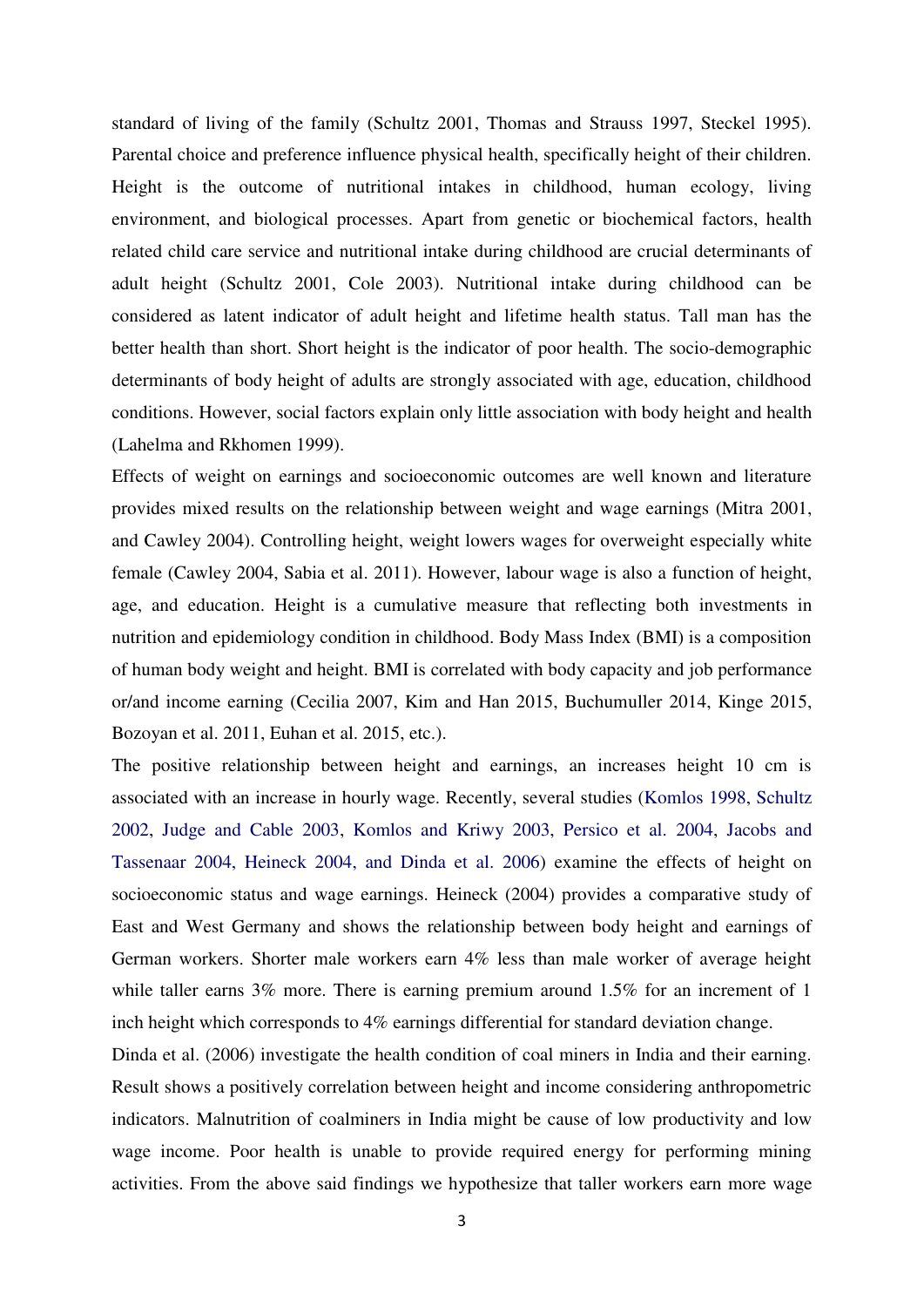compared to their counter parts. Truly, physical labour is associated with health status which is reflected in height of a worker. So, height determines wage differentials in labour market.

Now, question arises weather height differentiated wage is true for all jobs or sector specific jobs only. This study attempts to answer these questions. For depth understanding we divide our data into two groups focusing on nature of labour activity in job sectors. Mental and physical labour intensive required jobs are term, here, as soft and hard job sectors, respectively. This paper re-examines height differentiated wage income hypothesis and also investigates the job specific height premium focusing on hard and soft job sectors in developing economy like India. From primary survey this study re-ensures the job specific height premium in India.

This paper is organised as follows: Next Section 2 describes data and methodology. Section 3 provides empirical results and analyses the findings, and finally, paper concludes.

## **2. Data and Methodology**

-

This study is based on primary data that has been collected from field survey using predefined questionnaire in West Bengal, India. Individual worker reports his/her socioeconomic status as per our questionnaire. However, the measurement tape and weight machine are used to measure individual's height (in centimetre) and weight (in kilogram) during survey time (May – July 2016), respectively. In this study, height<sup>4</sup> (cm) and weight (kg) are objectively measured data, while information of other variables are reported data. The paper uses mainly primary data in public, private, self-employed in informal sectors, bricks field worker, casual daily labour and coal mining workers. This study mainly collects sample<sup>5</sup> that covers Salanpur Coal mining area near Asansol in Burdwan district, the Hooghly-Chinsurah area in Hooghly district and Ranaghat area in Nadia district. Coal Mining, Casual daily labour and Bricks field jobs require physical labour only and these jobs are considered in this study as *hard jobs*. Public, private and self-employed in informal sectors are termed as *soft jobs*, which require mental labour more than physical labour. Total sample is 234 and whole sample is divided into two parts: *hard working job* and *soft working job* sectors contain 92 and 142 sample, respectively. From our perception we predict that physical labour is required more in hard jobs than soft jobs. We examine its validity following a systematic study with proper statistical tools.

<sup>4</sup> Height and weight data are not reported data, it is free from subjective biased.

<sup>5</sup> Data samples are collected from highly concentration of economic activities such as Asansol mining area which belongs to the North-Western part of Burdwan district, Hooghly-Chinsurah industrial area of the Hooghly River basin of Hooghly district (Western side of the Hooghly River) and Ranaghat agro based semi-urban market area of Nadia (Eastern side of the Hooghly River) districts of West Bengal.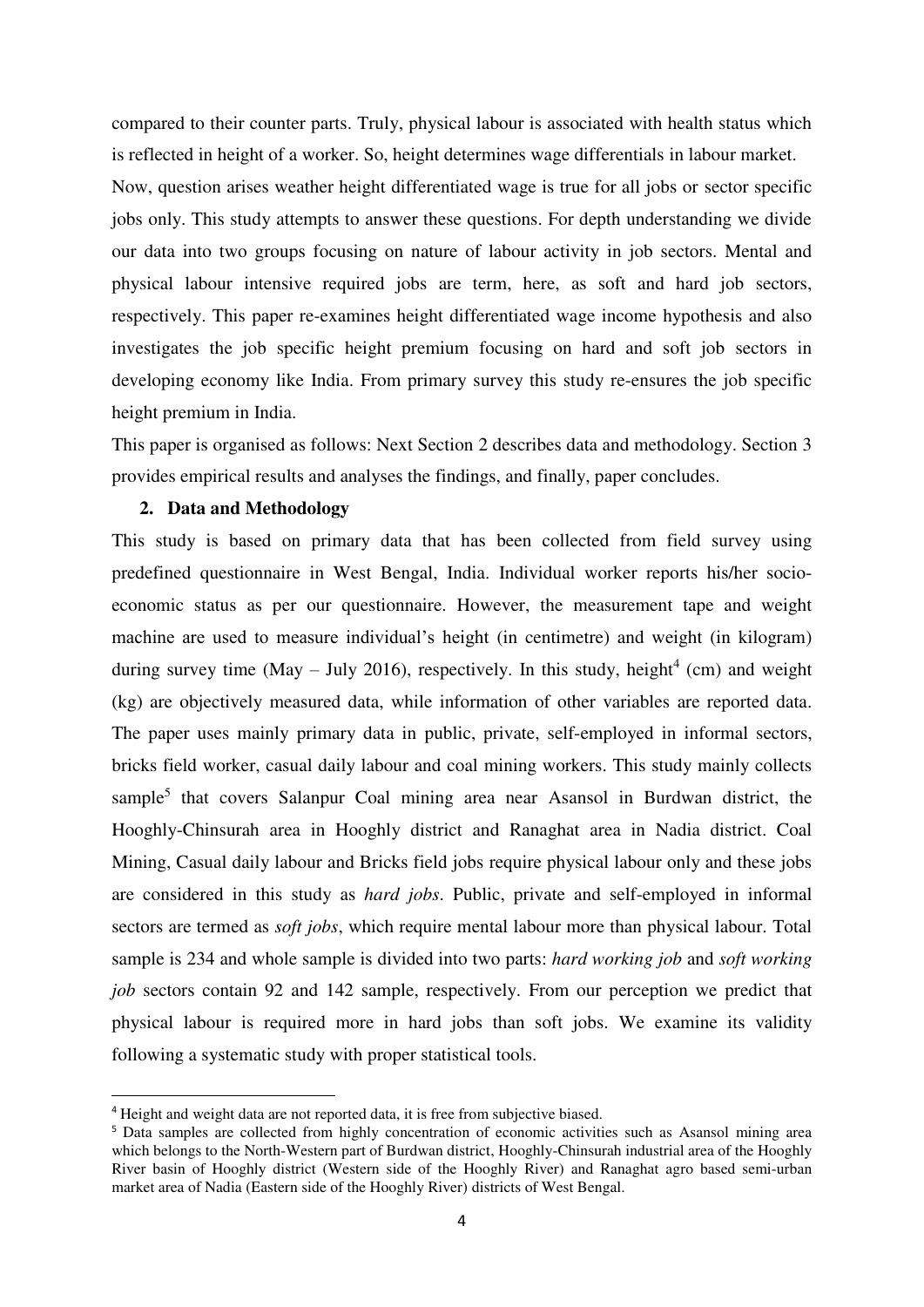This paper investigates the height premium in India and re-examine the relationship between worker's body height and wage earning controlling other factors. Here, the basic wage determining model is the Mincer type wage determining equation which considers age, height, weight, education, experience and other control variables. This study also focuses on the Mincer type wage determining equation using simple ordinary least square (OLS) econometrics technique. The wage determining equation (with major control variables such as age, weight, education, and experiences) is:

 $\ln(y_i) = \alpha + \beta_1 age_i + \beta_2 age^2_i + \beta_3 height_i + \beta_4 weight_i + \beta_5 edu_i + \beta_6 Exp_i + \beta_7 Z_i + \varepsilon_i$ (1)

Where  $ln(y)$  is log value of annual wage income of a worker,  $Z$  is the vector of control variables, and  $\varepsilon$  is the disturbance term. In equation (1), this paper also observes the sign of the coefficient of  $\beta_3$ , which shows the change of relative income due to gain in one centimetre height. For analysis the impacts of short and tall height on the wage income we apply dummy variables for taller and shorter groups. Equation (2) analyses the impact of shorter (sht) and taller (tht) height group on income, controlling age, weight (*wt*) and other variables (Z):

$$
ln(y) = \alpha + \lambda t h t + \eta s h t + \beta a g e + \theta w t + \gamma Z + \varepsilon
$$
 (2)

Finally, this study examines the Segmented Piece (SP) wise linear regression using height as continuous variable within height sub-groups with other controlling variables.

# **3. Results**

### **3.1 Primary observations**

Table 1 describes the summary statistics of major variables (such as Age, Height, Weight, Education and Income) for all jobs, hard and soft job sectors. Basic summary statistics (Table 1) suggest that average annual income in soft job (Rs. 450563) is higher than that of hard job (Rs. 267403). Mean values of most of the variables (Table 1) are higher in soft job than hard job sectors, except age. Average age in soft job is less than hard job. Mean height of soft and hard job workers are 164.09 cm and 160.2 cm, respectively. Average height of soft job worker is higher than that of hard job worker. More precisely, average height, education and income are maximum in soft job and minimum in hard job sectors. These basic primary observations re-assure the possible relationship between height and wage earning across sectors. Next, this study explores the said relation within sectors.

Table 1: Summary Statistics of Adult workers of West Bengal

| All sector                                                                                |     |       |                 |    |    |  |  |  |  |
|-------------------------------------------------------------------------------------------|-----|-------|-----------------|----|----|--|--|--|--|
| <b>SD</b><br><b>Variable</b><br>Min<br>No.<br>Max<br><b>Mean</b><br>of<br>total<br>sample |     |       |                 |    |    |  |  |  |  |
| Age                                                                                       | 234 | 39.43 | $\cap$<br>11.40 | 67 | 18 |  |  |  |  |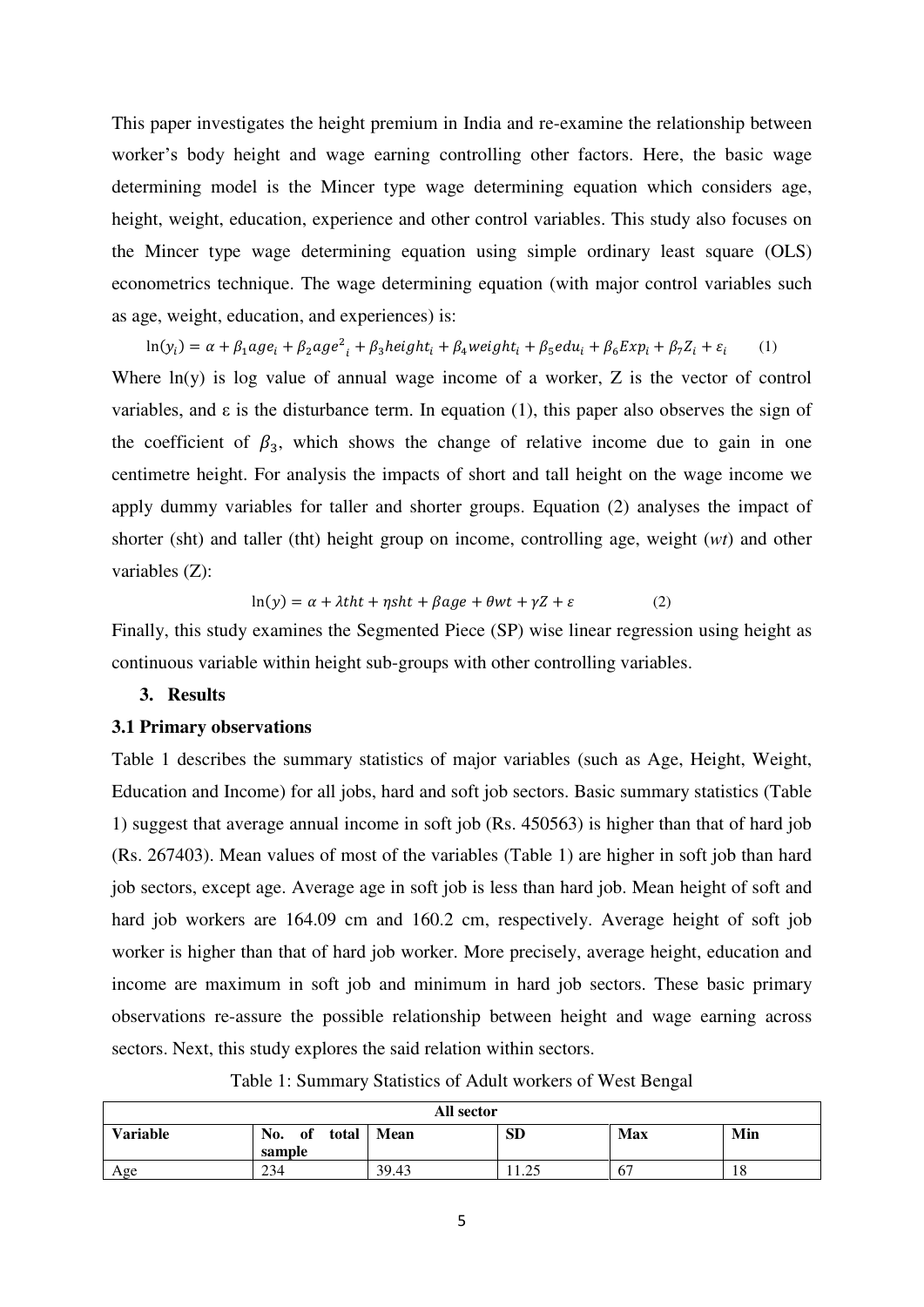| Height    | 234                        | 162.55                     | 9.43     | 188     | 135   |  |  |  |  |  |
|-----------|----------------------------|----------------------------|----------|---------|-------|--|--|--|--|--|
| Weight    | 234                        | 64.21                      | 10.90    | 100     | 34    |  |  |  |  |  |
| Education | 234                        | 4.43                       | 2.13     | 7       | 1     |  |  |  |  |  |
| Income    | 234                        | 378551.6                   | 307848.3 | 2100000 | 48000 |  |  |  |  |  |
|           | <b>Hard Working Sector</b> |                            |          |         |       |  |  |  |  |  |
| Age       | 92                         | 39.81                      | 12.38    | 60      | 18    |  |  |  |  |  |
| Height    | 92                         | 160.2                      | 10.84    | 188     | 135   |  |  |  |  |  |
| Weight    | 92                         | 62.8                       | 12.06    | 94      | 40    |  |  |  |  |  |
| Education | 92                         | 2.837                      | 1.66     | 6       | 1     |  |  |  |  |  |
| Income    | 92                         | 267403                     | 235319.5 | 1020000 | 52925 |  |  |  |  |  |
|           |                            | <b>Soft Working Sector</b> |          |         |       |  |  |  |  |  |
| Age       | 142                        | 39.18                      | 10.5     | 67      | 22    |  |  |  |  |  |
| Height    | 142                        | 164.088                    | 8.0786   | 186     | 147.5 |  |  |  |  |  |
| Weight    | 142                        | 65.134                     | 10.019   | 100     | 34    |  |  |  |  |  |
| Education | 142                        | 5.47                       | 1.73     | 7       |       |  |  |  |  |  |
| Income    | 142                        | 450563.4                   | 328001.2 | 2100000 | 48000 |  |  |  |  |  |

From the collected field survey data this paper finds mean  $(\mu)$  and standard deviation (SD or  $\sigma$ ) of each variable which are given in summary statistics (Table 1). Height class is formulated using mean and SD of height from Table 1. This paper initially formulates three height classes – shorter, average (or reference) and taller. Median height class is taken as reference group, which is defined as *Mean*  $\pm$  *SD*, (i.e.,  $\mu \pm \sigma$ ). Shorter and taller classes are defined as height less than (*Mean – SD*), (i.e.,  $\mu - \sigma$ ) and greater than (*Mean* + *SD*), (i.e.,  $\mu + \sigma$ ), respectively. Table 2 provides average annual income of workers as per above said defined height classes for hard and soft job, and combined all sectors. Table 2 provides the distribution of income as per defined height class (*Mean* ± *SD*). The Reference height group of all (combine sectors) is (153.12 -171.98), people who are less than 153.12 cm belongs to shorter height class and those who are above 171.98 cm representing taller class. As per our defined height class shorter, median (average) and taller height class have 40, 157 and 37 observations, respectively. However, majority of workers (157 observations) belongs to the reference (median /average) height group. Now, average annual income (in Rs.) of shorter, reference and taller group are 182179, 384745 and 564565, respectively. These mean income differences are statistically significant (*t test*). Comparatively shorter worker earns much less income than reference and taller groups. Taller worker earns more than reference or their counter parts. Now, we divide our sample 234 into two parts – 92 hard and 142 soft workers, and repeat the said exercise.

Disaggregating combined data into two subsets – hard job and soft job sectors. Again, reference class of hard and soft job is defined using the formula of *Mean*  $\pm$  *SD*. Now, we identify the reference classes of hard and soft job as 149.37 - 171.03, and 156.01 - 172.15,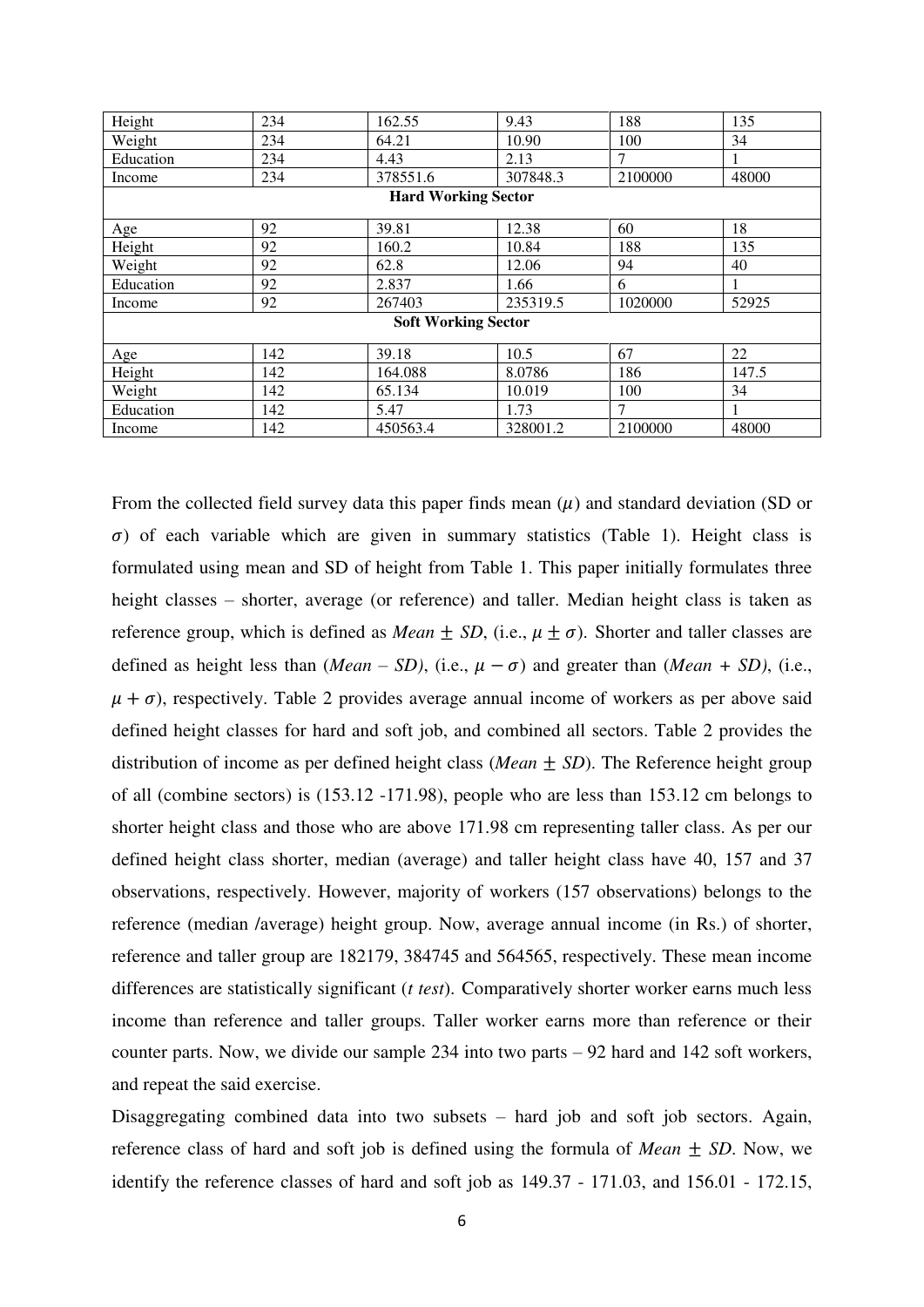respectively. Second and third column of table 2 display the primary observations for hard and soft job sectors. Average annual income of taller height class of both (hard and soft sectors) is higher than that of reference and short height class. So, within each sector taller earns more compared to average and short heighted workers (Table 2). Table 2 shows the evidence that taller worker earns more and shorter earns less in both hard and soft jobs, and also in combined all jobs. This study re-establishes the height premium.

| <b>Height class</b>               | All       | <b>Hard Job</b> | Soft Job  |
|-----------------------------------|-----------|-----------------|-----------|
| Taller (> Reference group)        | 564565    | 512066.07       | 596521.73 |
|                                   | 37 I      | l 141           | [23]      |
| (Average) Reference group         | 384745    | 248362.12       | 446565.21 |
|                                   | [157]     | [66]            | [92]      |
| Shorter ( $\leq$ Reference group) | 182179.37 | 86687.5         | 339851.85 |
|                                   | 40        |                 |           |

Table 2: Average Annual Income (Rs.) of workers by height

Note: Average or Reference height class range is defined as *Mean*  $\pm SD$ , i.e.,  $\mu \pm \sigma$ . Reference height classes in All, Hard and Soft working sectors are 153.12 - 171.98, 149.37 - 171.03, and 156.01 - 172.15, respectively. Figures in third bracket are number of observations.





Height premium is also clearly visible in the scatter diagram (Fig 1). Horizontal and vertical axes represent height (cm) and log of wage income (lny), respectively. Fig 1 displays the scatter diagram of height, annual income, and also average annual income of each height class. Fig 1 shows a direct relationship between worker's height and his/her wage income. However, average annual income of each height class is parallel to height axis. Average income line of short height is at the bottom and that of taller is at the top (Fig 1). Average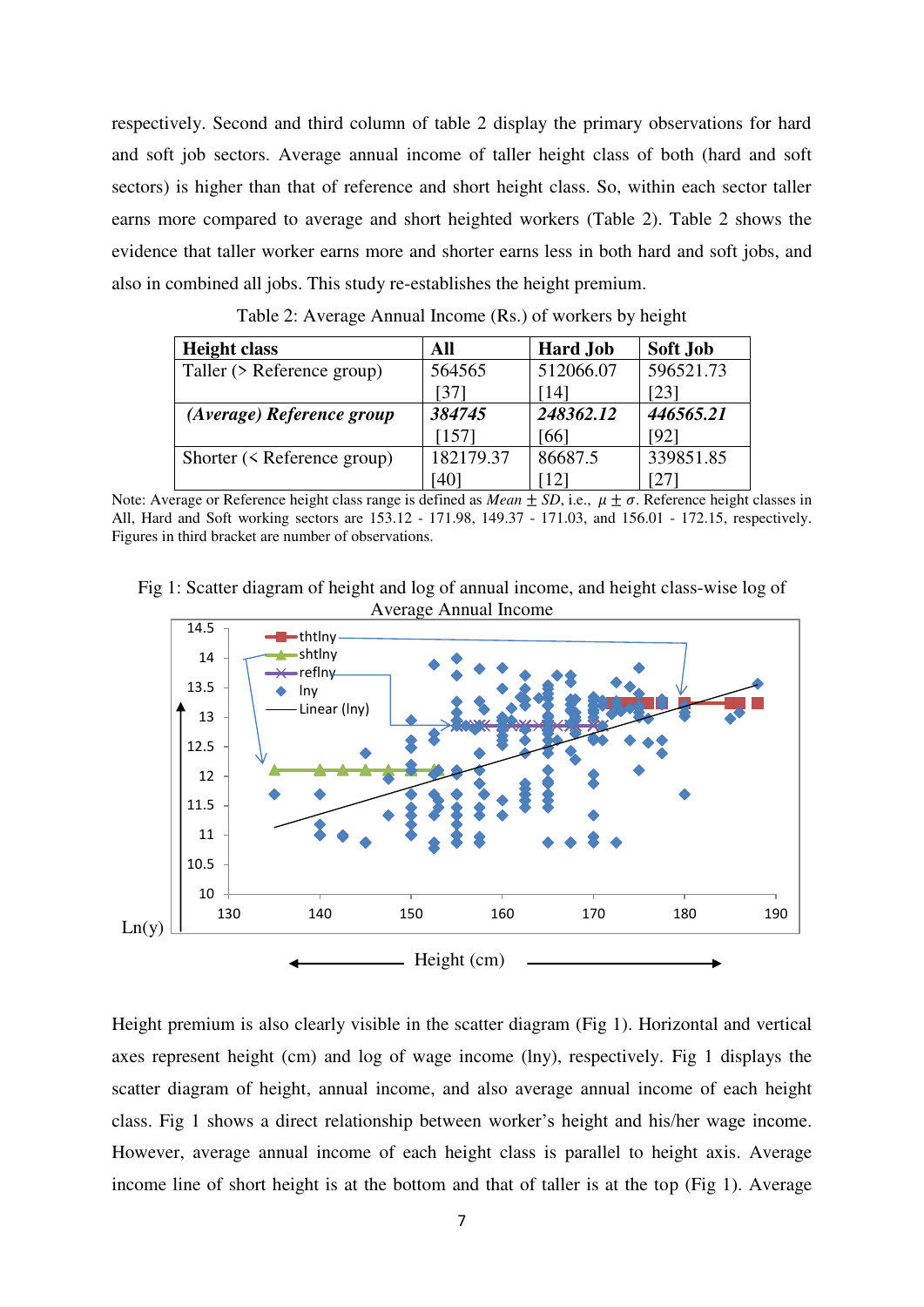income line of reference height group is the middle line (between top and bottom lines. Primary findings suggest that short heighted worker earns the least and the taller earns the maximum. Taller worker's income earning is more than the reference and short height groups (their counter parts). From Fig 1 it is also clear that average income of short heighted worker is less than that of reference (median) group worker, which is also less than that of taller worker. So, income earning of a worker has a direct relationship with his/her body height. These primary results support our earlier findings (Dinda et al. 2006) and literature (Komlos and Kriwy (2003), Persico et al. (2004), Judge and Cable (2004), Heineck (2004), Kim and Han 2015, Buchumuller 2014, Kinge 2015, Bozoyan et al. 2011, etc.).

#### **3.2 Analysis of Results**

Income follows a log-normal distribution. Considering log income as a dependent variable this paper shows the impact of height on income, controlling other variables. Equation (1) and equation (2) generate several models restricting possible explanatory variables. Model 1 considers wage determining basic features of a productive labour (height, weight and age) without education. Models are upgraded with addition of new variables. Education and experiences are added in Model 2 and Model 3, respectively. Finally, Model 4 and Model 5 are the Mincer type wage determining equation considering square of age and/or square of experience (that captures the law of diminishing return of age and/or experience). This study investigates all these models for hard and soft jobs as mentioned in earlier section.

Table 3 provides the results of height class-dummy on wage earning of workers of hard and soft job sectors. Table 3 shows that taller class-dummy variable is statistically significant in hard job sectors while it is insignificant in soft job sectors. So, our primary findings suggest that taller workers of hard job sectors earn significantly more than their counter parts. Education is statistically significant only in soft job sectors, not in hard job sectors (Table 3). Experience and caste are positive and significant in hard job sectors only. It should be noted that our order of caste is general to lower caste<sup>6</sup>. So, significantly positive caste variable means that wage earning of workers of lower caste rises compare to general caste in hard job sectors only. From Table 3, it is also clear that lower caste taller workers earn more compare to their counter parts.

| Table 3: Results of Height Dummy on Wage Earning of Workers of Hard and Soft Job Sectors |  |                  |  |  |                  |  |  |  |
|------------------------------------------------------------------------------------------|--|------------------|--|--|------------------|--|--|--|
|                                                                                          |  | <b>Hard Jobs</b> |  |  | <b>Soft Jobs</b> |  |  |  |
|                                                                                          |  |                  |  |  |                  |  |  |  |

|          | <b>EUDL</b> DIBLE |                |                | <b>SULL</b> , JUDS |           |                |                |                |
|----------|-------------------|----------------|----------------|--------------------|-----------|----------------|----------------|----------------|
| Variable | M1                | M <sub>2</sub> | M <sub>3</sub> | M4                 | M1        | M2             | M <sub>3</sub> | M <sub>4</sub> |
| Age      | $0.036***$        | $0.036***$     | $0.0202**$     | $0.017*$           | $-0.007$  | $0.0076*$      | 0.00115        | 0.01147        |
|          | (5.46)            | (5.45)         | (2.10)         | 1.82)              | $(-1.22)$ | $1.65^{\circ}$ | (1.36)         | (1.36)         |
|          |                   |                |                |                    |           |                |                |                |

<sup>6</sup> Here, caste is categorical variable having Gen =0, OBC=1, SC=2, ST=3.

<u>.</u>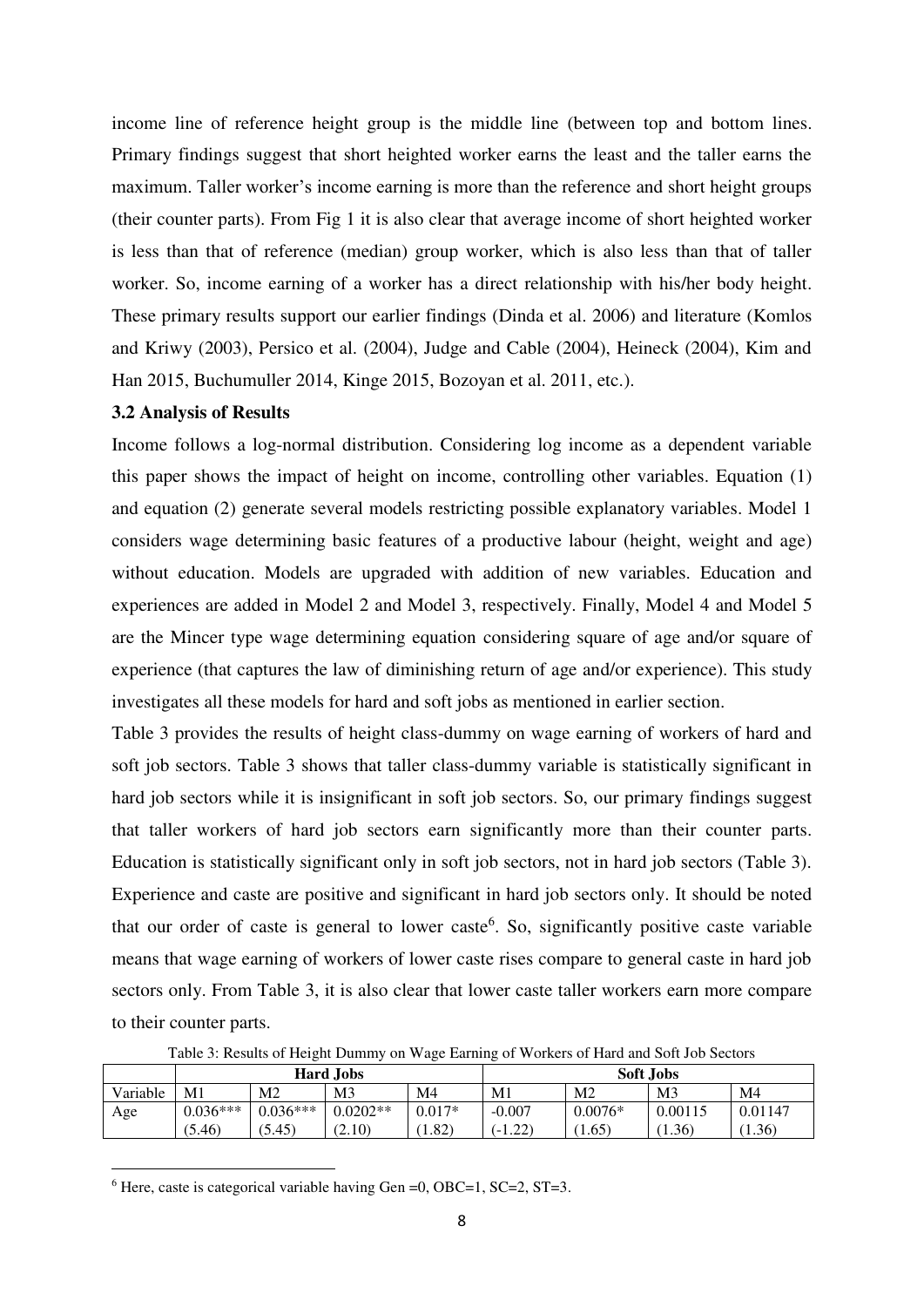| Taller         | $0.471**$  | $0.4278*$  | $0.454**$   | $0.552**$  | 0.254     | 0.167      | 0.1817      | 0.182       |
|----------------|------------|------------|-------------|------------|-----------|------------|-------------|-------------|
|                | (2.04)     | (1.83)     | (1.98)      | (2.47)     | (1.38)    | (1.24)     | (1.32)      | (1.31)      |
| Short          | $-0.3478*$ | $-0.3$     | $-0.157$    | $-0.0378$  | $-0.37$   | $-0.129$   | $-0.154$    | $-0.1545$   |
|                | $(-1.73)$  | $(-1.46)$  | $(-0.74)$   | $(-0.18)$  | $(-1.62)$ | $(-0.76)$  | $(-0.87)$   | $(-0.87)$   |
| Weight         | $0.0158*$  | 0.0137     | 0.0116      | 0.0126     | 0.0097    | 0.0059     | 0.005       | 0.005       |
|                | (1.77)     | (1.49)     | (1.28)      | (1.45)     | (1.32)    | (1.08)     | (0.91)      | (0.89)      |
| Edu            |            | 0.0534     | 0.0449      | $0.0934*$  |           | $0.307***$ | $0.2996***$ | $0.2999***$ |
|                |            | (1.05)     | (0.87)      | (1.77)     |           | (10.86)    | (9.56)      | (9.29)      |
| Exp            |            |            | $0.0266**$  | $0.036***$ |           |            | $-0.00546$  | $-0.00545$  |
|                |            |            | (2.15)      | (2.90)     |           |            | $(-0.55)$   | $(-0.55)$   |
| Caste          |            |            |             | $0.196***$ |           |            |             | 0.0018      |
|                |            |            |             | (2.76)     |           |            |             | (0.03)      |
| Constant       | $9.672***$ | $9.645***$ | $10.032***$ | $9.564***$ | 12.405*** | 10.382***  | $10.397***$ | 10.397***   |
|                | (17.72)    | (17.67)    | (17.78)     | (16.8)     | (23.14)   | (23.83)    | (23.75)     | (23.61)     |
| $\mathbb{R}^2$ | 0.5210     | 0.5271     | 0.5515      | 0.5888     | 0.0972    | 0.5164     | 0.5174      | 0.5174      |
| Adj. $R^2$     | 0.4990     | 0.4996     | 0.5198      | 0.5545     | 0.0708    | 0.4986     | 0.4960      | 0.4922      |
| <b>RMS</b>     | 0.6908     | 0.6904     | 0.6763      | 0.6514     | 0.7386    | 0.5426     | 0.54397     | 0.54599     |
| N              | 92         | 92         | 92          | 92         | 142       | 142        | 142         | 142         |

Note: Figures in parentheses are t-values. '\*\*\*', '\*\*' and '\*' denote statistically significant level at 1%, 5% and 10%, respectively.

Table 4 provides the Mincer Type model estimated results of height class dummy variables. Again taller is statistically significant and positive in hard and combined all job sectors. Education is significant in all jobs while experience has mixed results (Table 4) compared to the earlier results. Table 4 shows the significant sex variable. Sex is statistically significant and negative only in soft job sectors. Female workers earn less than male. Caste is again significant in hard job and combined all job sectors, not in soft job sectors.

| Variable                | All Jobs        | Hard Jobs       | Soft Jobs       |
|-------------------------|-----------------|-----------------|-----------------|
| Taller                  | 0.3547***       | $0.6468***$     | 0.18004         |
|                         | (2.98)          | (3.0)           | (1.46)          |
| Reference Class         | Reference Class | Reference Class | Reference Class |
| Shorter                 | $-0.12$         | $-0.087$        | $-0.055$        |
|                         | $(-0.85)$       | $(-0.38)$       | $(-0.34)$       |
| Age                     | 0.0107          | $-0.0149$       | 0.0124          |
|                         | (0.3)           | $(-0.3)$        | (0.24)          |
| Age <sup>2</sup>        | 0.00008         | 0.00043         | $-0.00007$      |
|                         | (0.18)          | (0.68)          | $(-0.12)$       |
| Education               | 0.2798***       | $0.1098**$      | $0.3257***$     |
|                         | (11.34)         | (2.04)          | (10.25)         |
| Experience              | $0.0526***$     | $0.0549*$       | $0.0495*$       |
|                         | (2.64)          | (1.81)          | (1.77)          |
| Experience <sup>2</sup> | $-0.0014***$    | $-0.00057$      | $-0.00146**$    |
|                         | $(-2.82)$       | $(-0.68)$       | $(-2.27)$       |
| <b>Sex</b>              | $-0.0487$       | $-0.0904$       | $-0.2797**$     |
|                         | $(-0.42)$       | $(-0.47)$       | $(-2.13)$       |
| Caste                   | $0.1113**$      | 0.20494***      | $-0.00987$      |
|                         | (2.27)          | (2.76)          | $(-0.16)$       |
| Constant                | 10.2773***      | 10.747***       | 10.35***        |
|                         | (15.72)         | (11.65)         | (10.92)         |
| $\mathbb{R}^2$          | 0.5361          | 0.5832          | 0.5651          |
| Adj $R^2$               | 0.5175          | 0.5375          | 0.5354          |
| <b>RMSE</b>             | 0.63819         | 0.66374         | 0.52225         |

Table 4: Results of Height dummies in Mincer Type Model for All, Hard and Soft Jobs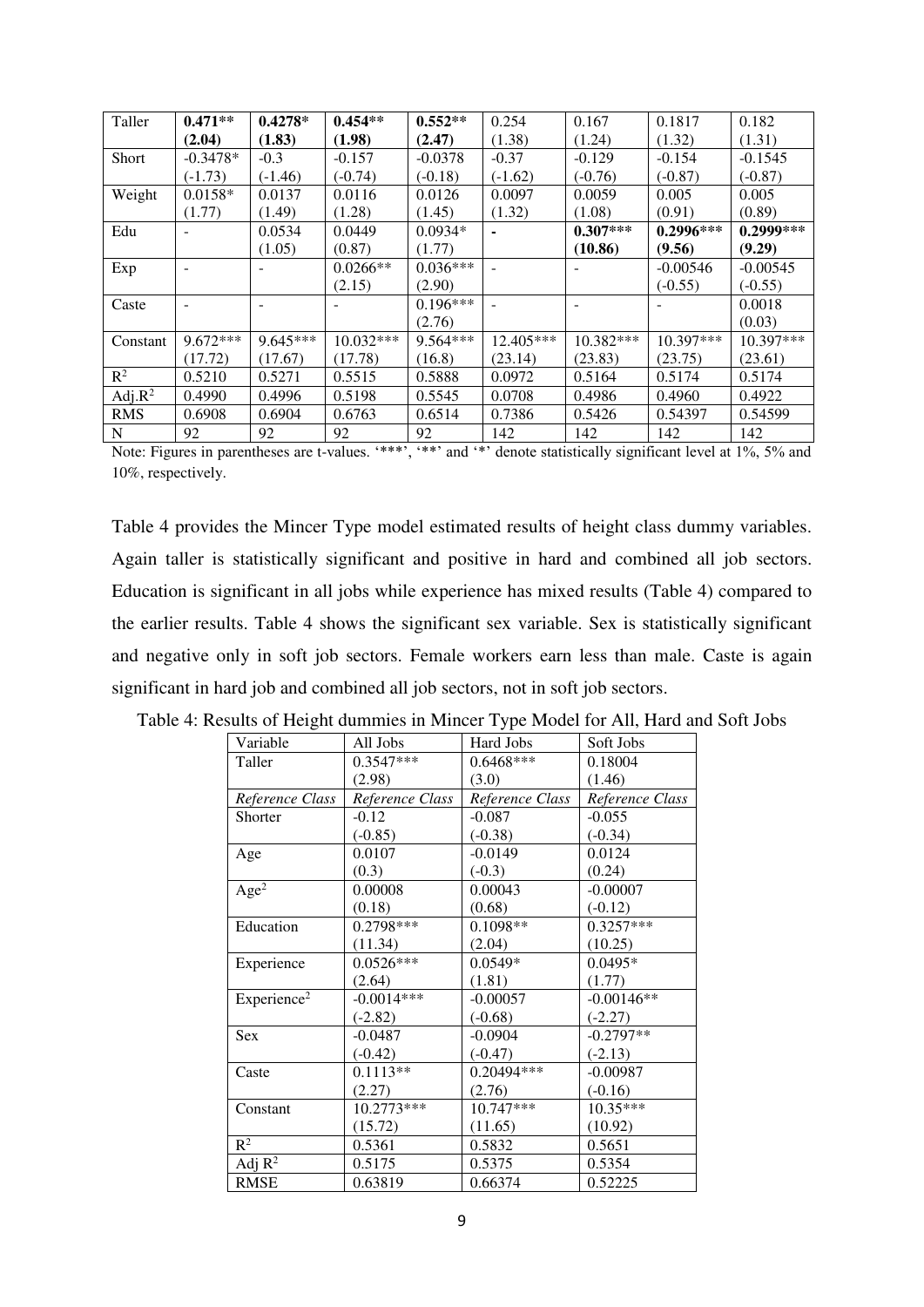|  | 234 | $\alpha$                                                              |  |
|--|-----|-----------------------------------------------------------------------|--|
|  |     | Note: Figures in parentheses are t-values. "***", "**" and "*" denote |  |

statistically significant level at 1%, 5% and 10%, respectively.

Now, we consider height as a continuous variable within each height-class segment. Table 5 displays the estimated results of Segmented Piece Wise Linear Regression. Taller is again statistically significant in combined all and hard job sectors. It suggests that wage income increases within taller height class. Interpretation of taller height class is different from earlier taller height class dummy variable. Estimated results of taller in Table 5 suggest that wage earning increases 2% to 3.7% extra for each additional one centimetre gain in height among taller class in combined all and hard job sectors. Here, taller worker receives at least 2% extra wage earning premium for additional one centimetre height gain. So, height premium is  $2\%$ to 3.7% in hard job sectors.

| Variable        | All Jobs        | Hard Jobs       | Soft Jobs       |
|-----------------|-----------------|-----------------|-----------------|
| Taller ht       | $0.002***$      | $0.0037***$     | 0.001           |
|                 | (2.97)          | (3.01)          | (1.44)          |
| Reference Class | Reference Class | Reference Class | Reference Class |
| Shorter ht      | $-0.0008$       | $-0.0005$       | $-0.0004$       |
|                 | $(-0.83)$       | $(-0.34)$       | $(-0.34)$       |
| Age             | 0.0106          | $-0.15$         | 0.0124          |
|                 | (0.30)          | $(-0.3)$        | (0.81)          |
| Age2            | 0.00008         | 0.0004          | $-0.00007$      |
|                 | (0.19)          | (0.68)          | $(-0.12)$       |
| Edu             | $0.28***$       | $0.1105**$      | 0.3258***       |
|                 | (11.39)         | (2.06)          | (10.26)         |
| Exp             | $0.0528***$     | $0.0558*$       | 0.0495*         |
|                 | (2.65)          | (1.85)          | (1.77)          |
| Exp2            | $-0.0014***$    | $-0.0006$       | $-0.0015**$     |
|                 | $(-2.83)$       | $(-0.71)$       | $(-2.27)$       |
| Sex             | $-0.05004$      | $-0.095$        | $-0.28**$       |
|                 | $(-0.43)$       | $(-0.5)$        | $(-2.13)$       |
| Caste           | $0.1116**$      | $0.2063***$     | $-0.01$         |
|                 | (2.27)          | (2.78)          | $(-0.16)$       |
| Constant        | 10.28***        | $10.74***$      | 10.35***        |
|                 | (15.72)         | (11.65)         | (10.92)         |
| $\mathbb{R}^2$  | 0.5360          | 0.5832          | 0.5649          |
| Adj. $R^2$      | 0.5173          | 0.5374          | 0.5353          |
| <b>RMS</b>      | 0.63383         | 0.66379         | 0.52234         |
| ${\bf N}$       | 234             | 92              | 142             |

Table 5: Results of Segmented Piece Wise Linear Regression

For cross checking this height premium we also follow standard practices considering height as continuous variable and the Mincer model (see, Table 6 and Table 7). Table 6 shows the estimated results of effect of height on wage earning considering height (cm) as continuous variable. Height replaces height-group dummy variables in Table 6, which is the extension of

Note: Figures in parentheses are t-values. '\*\*\*', '\*\*' and '\*' denote statistically significant level at 1%, 5% and 10%, respectively.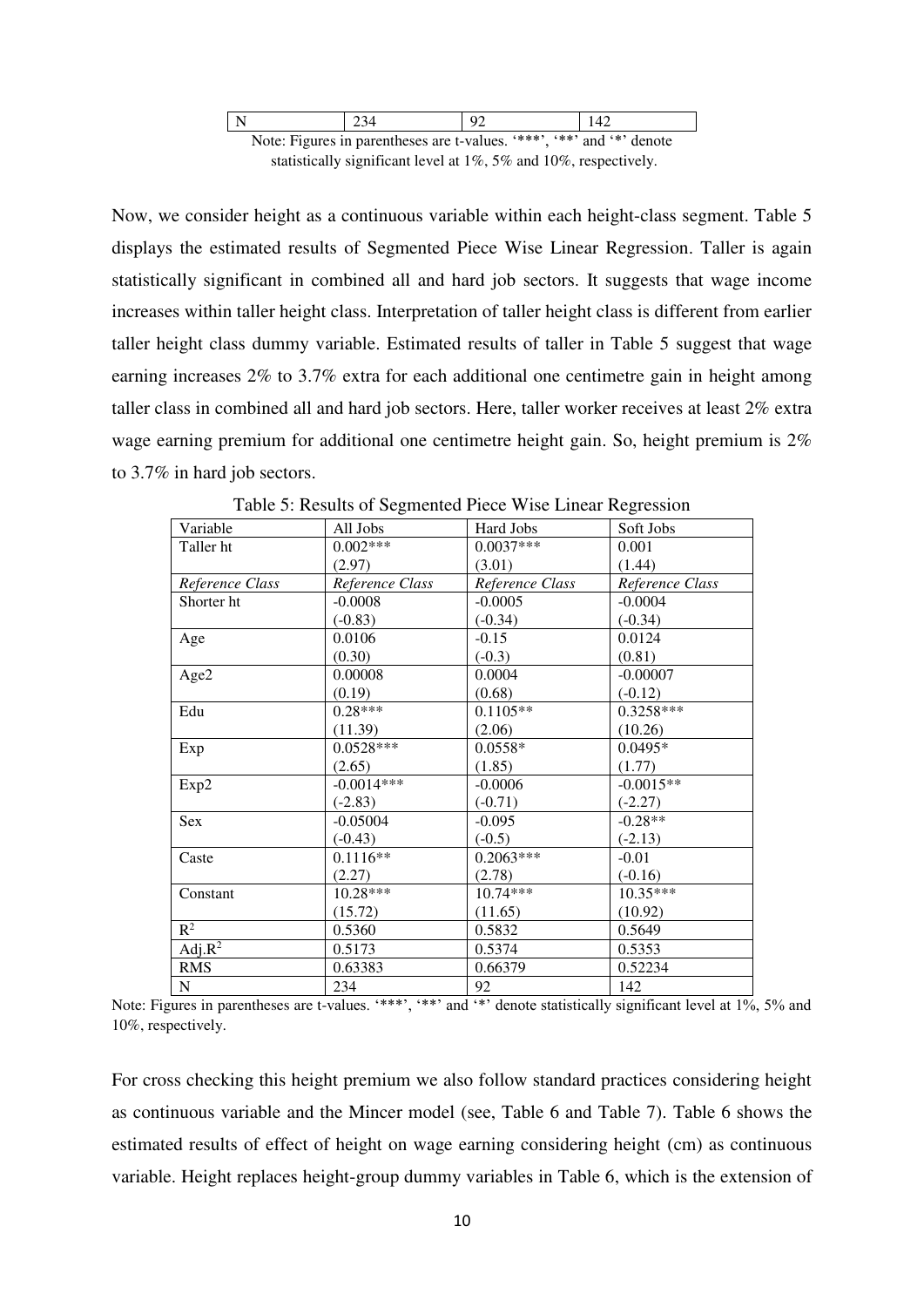Table 3 considering height (cm) as a continuous variable in our desired model. However, height is again statistically significant in hard jobs, while education and (height\*education) interaction variables are not much significant. Height, education and their interaction variable (height\*education) are statistically significant in soft jobs. This finding suggests that education is most significant variable for soft jobs, and more specifically, educated tall worker gains extra wage/salary income. Again, caste is statistically significant in hard job sectors only.

|                | <b>Hard Jobs</b> |                | <b>Soft Jobs</b> |             |  |
|----------------|------------------|----------------|------------------|-------------|--|
| Variable       | M <sub>5</sub>   | M <sub>6</sub> | M5               | M6          |  |
| Age (year)     | $0.0218**$       | $0.02178**$    | 0.0136           | 0.0134      |  |
|                | (2.43)           | (2.43)         | (1.61)           | (1.59)      |  |
| Height(cm)     | $0.0212**$       | $0.01976**$    | $0.0163**$       | 0.006       |  |
|                | (2.21)           | (2.03)         | (2.14)           | (0.79)      |  |
| Weight (kg)    | 0.0086           | 0.0084         | 0.0018           | 0.00176     |  |
|                | (0.95)           | (0.92)         | (0.31)           | (0.30)      |  |
| Edu            | $0.09087*$       |                | $0.293***$       |             |  |
|                | (1.75)           |                | (9.18)           |             |  |
| Exp            | $0.0275**$       | $0.027**$      | $-0.00638$       | $-0.0057$   |  |
|                | (2.33)           | (2.33)         | $(-0.66)$        | $(-0.58)$   |  |
| Caste          | $0.16285**$      | $0.1658**$     | 0.00327          | 0.0036      |  |
|                | (2.37)           | (2.40)         | (0.05)           | (0.06)      |  |
| $Ht*Edu$       |                  | $0.0006*$      |                  | $0.0018***$ |  |
|                |                  | (1.79)         |                  | (9.17)      |  |
| Constant       | $6.448***$       | 6.681***       | 7.912 ***        | 9.505***    |  |
|                | (4.95)           | (5.04)         | (7.17)           | (8.38)      |  |
| $\mathbb{R}^2$ | 0.5828           | 0.5836         | 0.5252           | 0.5249      |  |
| Adj. $R^2$     | 0.5534           | 0.5542         | 0.5041           | 0.5037      |  |
| <b>RMS</b>     | 0.6522           | 0.65165        | 0.53958          | 0.53978     |  |
| N              | 92               | 92             | 142              | 142         |  |

Table 6: Results of Height (as a continuous variable) on Wage Earning of Workers of Hard and Soft Job Sectors

Note: Figures in parentheses are t-values. '\*\*\*', '\*\*' and '\*' denote statistically significant level at 1%, 5% and 10%, respectively.

Table 7: Results of Mincer Type Model in All, Hard and Soft Job Sectors

| <b>Variables</b> | <b>Combined All Jobs</b> |             |            | <b>Hard Jobs</b> |             | <b>Soft Jobs</b> |  |
|------------------|--------------------------|-------------|------------|------------------|-------------|------------------|--|
|                  |                          | Н           |            | П                |             | H                |  |
| Age              | 0.05549                  | $0.0554**$  | $-0.0176$  | $-0.0247$        | $0.0928**$  | $0.0835**$       |  |
|                  | (1.84)                   | (1.86)      | $(-0.38)$  | $(-0.52)$        | (2.52)      | (2.33)           |  |
| Age <sup>2</sup> | $-0.0004$                | $-0.0004$   | 0.0005     | 0.0008           | $-0.001**$  | $-0.0009**$      |  |
|                  | $(-1.16)$                | $(-1.16)$   | (0.85)     | (1.29)           | $(-2.17)$   | $(-2.11)$        |  |
| Height (cm)      | $0.0226***$              | $0.0225***$ | $0.0237**$ | $0.029***$       | 0.0122      | 0.0105           |  |
|                  | (3.42)                   | (3.49)      | (2.34)     | (2.90)           | (1.58)      | (1.39)           |  |
| Weight (kg)      | 0.0044                   | 0.005       | 0.009      | 0.01             | 0.0006      | 0.002            |  |
|                  | (0.82)                   | (0.83)      | (0.95)     | (1.05)           | (0.10)      | (0.36)           |  |
| Edu              | $0.2545***$              | $0.2546***$ | 0.0925     | 0.096            | $0.3083***$ | $0.321***$       |  |
|                  | (10.49)                  | (10.67)     | (1.76)     | (1.80)           | (9.64)      | (10.83)          |  |
| Exp              | $-0.00025$               |             | $0.0253**$ |                  | $-0.00998$  |                  |  |
|                  | $(-0.03)$                |             | (2.07)     |                  | $(-1.04)$   |                  |  |
| Sex              | 0.0695                   | 0.0702      | 0.0944     | 0.1073           | $-0.22$     | $-0.202$         |  |
|                  | (0.59)                   | (0.61)      | (0.49)     | (0.55)           | $(-1.61)$   | $(-1.49)$        |  |
| Caste            | 0.088                    | 0.0888      | $0.1595**$ | 0.13             | $-0.017$    | $-0.012$         |  |
|                  | (1.84)                   | (1.89)      | (2.29)     | (1.88)           | $(-0.28)$   | $(-0.19)$        |  |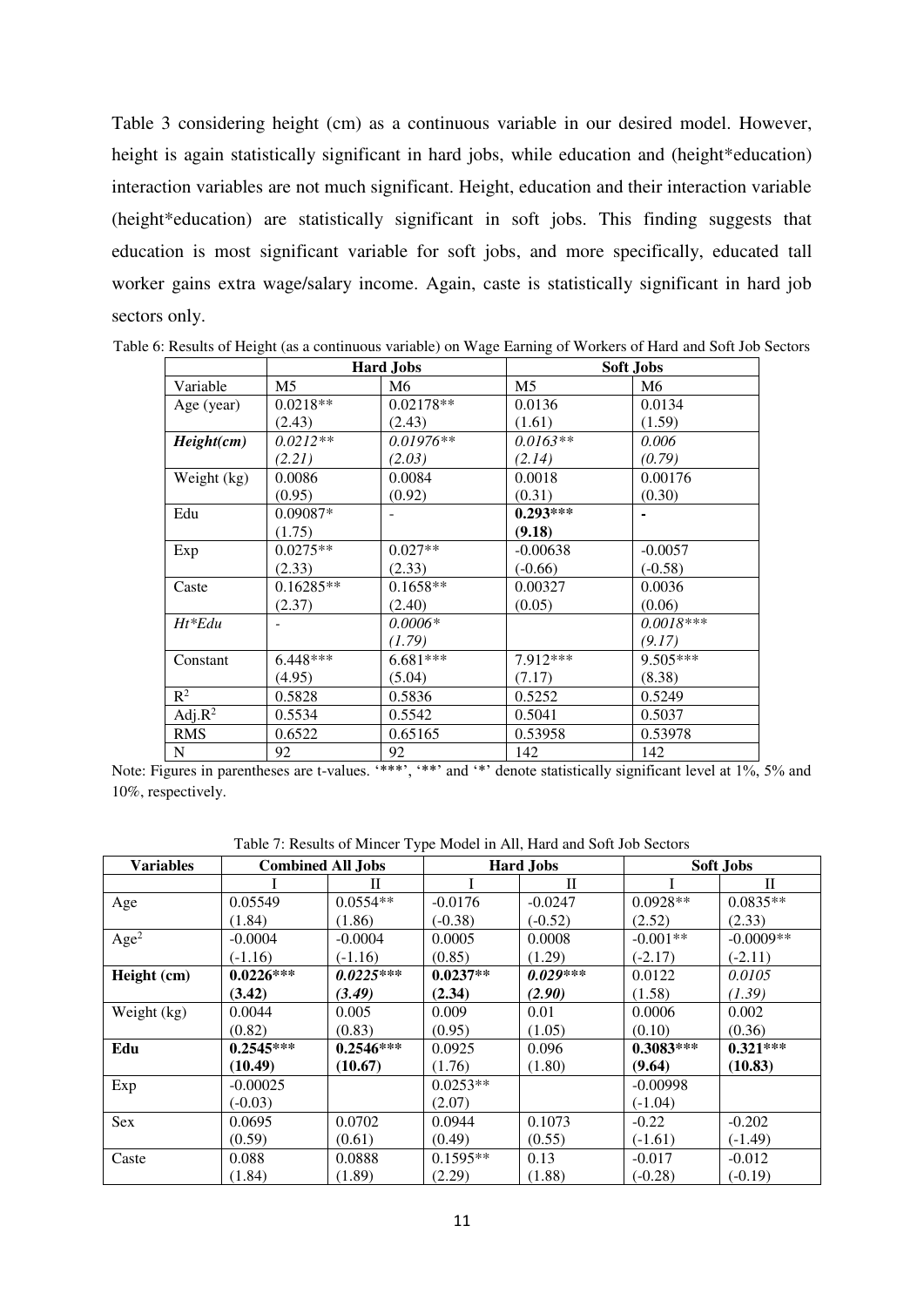| Constant       | $5.855***$ | $5.862***$ | $6.73***$ | 5.984*** | $7.095***$ | $7.38***$ |
|----------------|------------|------------|-----------|----------|------------|-----------|
|                | (5.60)     | (5.73)     | (4.37)    | (3.92)   | (5.39)     | (5.7)     |
|                |            |            |           |          |            |           |
| $\mathbb{R}^2$ | 0.5416     | 0.5416     | 0.5873    | 0.5660   | 0.5527     | 0.5490    |
| Adj. $R^2$     | 0.525      | 0.5275     | 0.5475    | 0.5298   | 0.5258     | 0.5255    |
| <b>RMS</b>     | 0.63297    | 0.63157    | 0.65649   | 0.66922  | 0.52764    | 0.52782   |
|                | 234        | 234        | 92        | 92       | 142        | 142       |

Note: Figures in parentheses are t-values. '\*\*\*', '\*\*' and '\*' denote statistically significant level at 1%, 5% and 10%, respectively.

Table 7 shows the Mincer Type Model estimated results of effect of height on wage earning for all, hard and soft job sectors. Following the Mincer Type Model Table 7 suggests that significant variables are age, height, and education for combined data. Estimated significant results are clear for hard and soft job sectors. Our crucial variable is height which is statistically significant only in hard jobs, insignificant in soft job sectors. Estimated result of other important variable is education which is statistically significant in soft jobs not in hard job sectors. Height affects wage earning significantly in hard jobs while education in soft jobs. So, height and education determine wage income in hard and soft job sectors, respectively. Experience and caste variables are also significant in hard jobs while age is significant in soft jobs.

### **4. Conclusion**

This paper investigates the impact of physical health status on wage earning in selected working sectors in West Bengal, India. Body height and weight represent individual's physical health status. Here, height is considered as a proxy of health status which reflects nutritional intake and child care services during childhood periods. Height is the outcome (or result) of investment before entering into the job market. Recent literature focuses on height premium or height differentiated wage income in labour market. However, question arises weather height differentiated wage is true for all jobs or sector specific jobs only. This study attempts to answer these questions. This study also re-examines the relationship between height and wage income using primary data. Data are collected from six different sectors such as Private, Public, Informal Self Employed, Casual Daily Labour, Bricks field workers, and Coal Mining sectors.

Primary results suggest that physical height has significantly positive effect on wage income earning. Dummy variable analysis shows that taller individual earns more wage income in combined all and hard job sectors. On the basis of empirical results this paper clearly provides the evidence that taller workers earn more compare to reference (average/median) height workers. This study suggests that education and height determine wage income in soft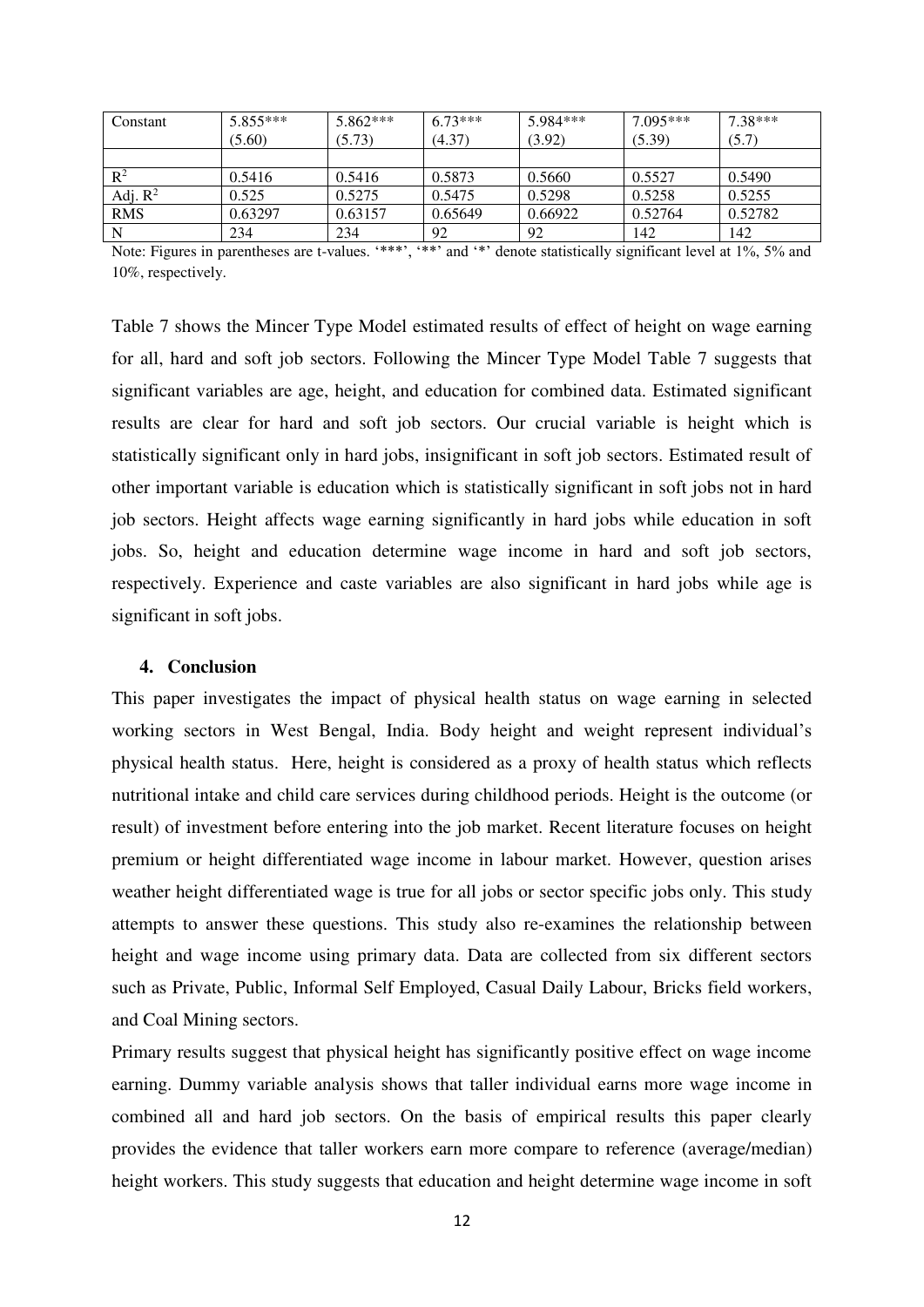and hard job sectors, respectively. Education significantly affects wage income while educated tall worker earns even more in soft job sectors. However, physical body height of a worker represents his/her physical efficiency and provides 2% to 3.7% premium in hard job sectors, *ceteris paribus*. Education is insignificant in hard job sectors. It is also noted that health status of backward caste workers is low and loose wage income in hard job sectors.

These findings suggest that gaining body height is good for raising individual's physical efficiency and productivity, thereby, (s)he gains in terms of wage income. This is also true for a nation. In this context, the government should redefine the national health policy and ensure nutritional intake care for children such that average national height might increase that would affect national income level and also ensure height premium in future.

**Acknowledgement:** Authors are grateful to Bricks, Coal Mine and local government authorities and respective workers of different sectors for their support and cooperation during field survey and data collection during May – June 2016.

# **Reference**

- Biddle, J. E., and Hamermesh, D. S., 1998. Beauty, productivity and discrimination: lawyers' look and lucre. *Journal of Labour Economics*, vol.-16, 172–201.
- Bliss, C., and Stern, N., 1978. Productivity, wages and nutrition. *Journal of Development Economics*, vol.-5, 331–398.
- Cable, M. D., and Judge, A.T., 2004. The effects of physical height on workplace success and income. *Journal of Applied Psychology*, vol.- 89 (3), 428-441.
- Carrion, M. M. J, and Dolores, M. R., 2010. The relationship between height and economic development in Spain 1850- 1958. *Economic and Human Biology*, vol.-12.
- Cawley, J., 2004. The impact of obesity on wages. *Journal of Human Resources, vol.-* 39 (2), 451–474.
- Coffey. D., 2015. Early life mortality and height in Indian states. *Economics and Human Biology,* vol.-17, 177-189.
- Deaton, A., 2008. Height Health and Inequality: The Distribution of Adult Heights in India. *American Economic Review*: Papers and proceedings 2008, 98:2, 468-474.
- Dinda, S., Gangopadhyay, P. K., Chattopadhyay, P. B., Saiyed, N. H., Pal, M., and Bharati, P., 2006. Height, Weight and Earnings among Coal miners in India. *Economics and Human Biology,* vol.-4, 342-350.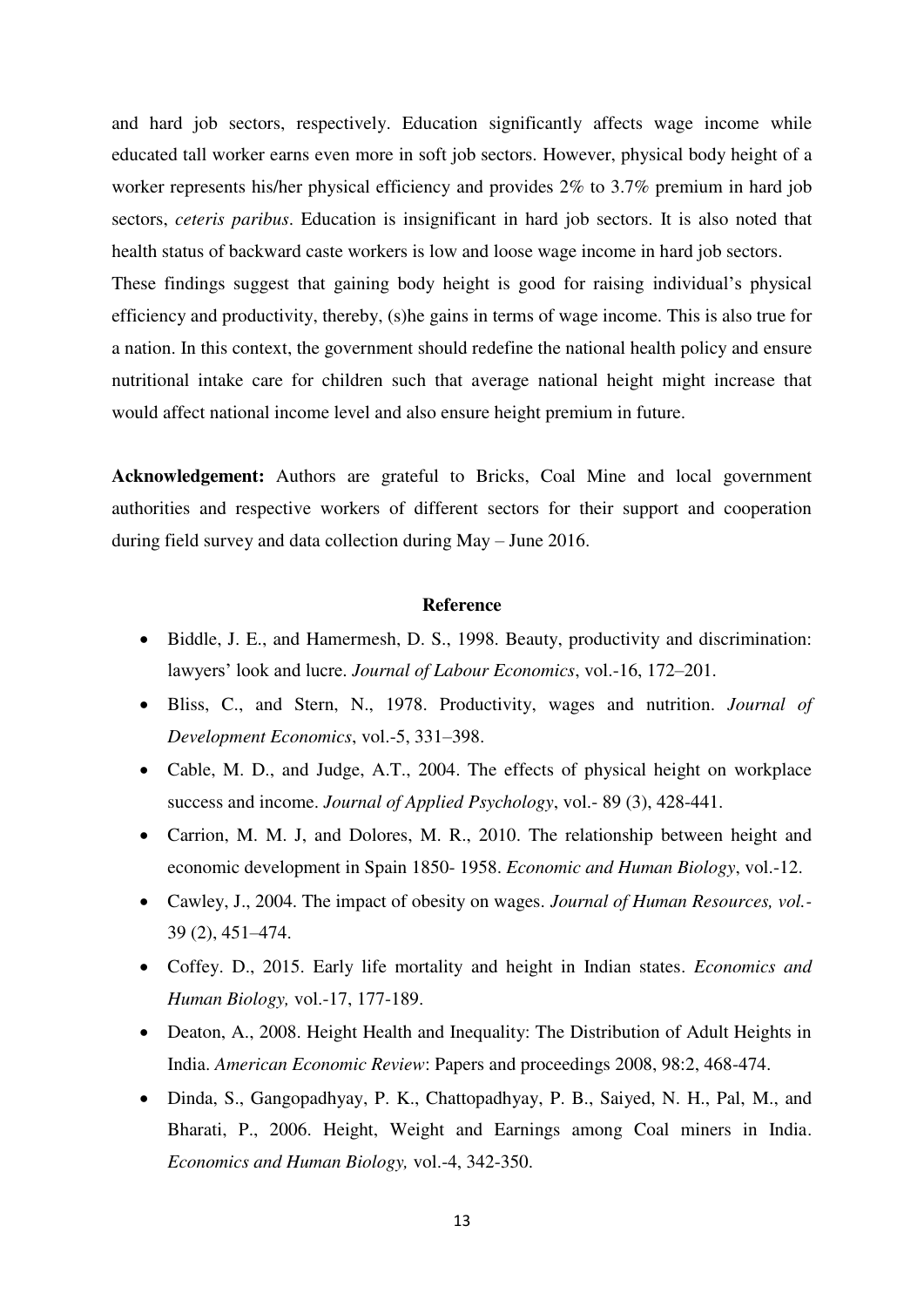- Fogel, R.W., 1994. Economic growth, population theory and physiology. *American Economic Review*, vol.- 84, 369–395.
- Fogel, W. R., 2004. Health Nutrition and Economic Growth. April 2004, AB1/INFOR M Global pg. 643.
- Greene, W.H., 2003. Econometric Analysis. Prentice Hall, New Jersey.
- Gujarati, D.N., 1995. Basic Econometrics. McGraw-Hill Inc., Singapore.
- Hamermesh, D.S., and Biddle, J.E., 1994. Beauty and the labour market. *American Economic Review,* vol.- 84, 1174–1194.
- Hamermesh, D.S., and Parker, A.M., 2003. Beauty in the classroom: professors' pulchritude and putative pedagogical productivity, NBER Working Paper No. 9853.
- Heineck, G., 2004. Up in the skies? The relationship between body height and earnings in Germany, Department of Economics, University of Munich, unpublished working paper.
- Jacobs, J. and Tassenaar, V., 2004. Height, income and nutrition in the Netherlands: the second half of the 19th century. *Economics of Human Biology, vol*.- 2, 181–195.
- Judge, T., Cable, D., 2003.Workplace rewards tall people with money, respect, UF study shows, http://www.napa.ufl.edu/2003news/heightsalary.html, November 2004.
- Judge, T., Cable, D., 2004. The effect of physical height on workplace success and income: preliminary test of a theoretical model. *Journal of Applied Psychology,* vol-89, 428–441.
- Kendir, M. A., 2013. Schooling, BMI, Height and Wage. *Economic Issue*, vol.-18, part 2.
- Kinge, M. J., 2016. Body Mass Index and Economic status. *Economics and Human Biology*, vol.- 22, 77-125.
- Komlos, J., 1994. Height living standards and economic development: essays in anthropomrtric history. University of Chicago press, Chicago.
- Komlos, J., 1998. Shrinking in a growing economy? The mystery of physical height during the industrial revolution. Journal of Economic History, vol.-58, 779–803.
- Komlos, J., Baten, J. (Eds.), 1998. The Biological Standard of Living in Comparative Perspective. Franz Steiner Verlag, Stuttgart.
- Komlos, J., Baur, M., 2003. From the tallest to (one of) the fattest: the enigmatic fate of the American population in the 20th century. *Economics of Human Biology*, vol.- 2, 57–74.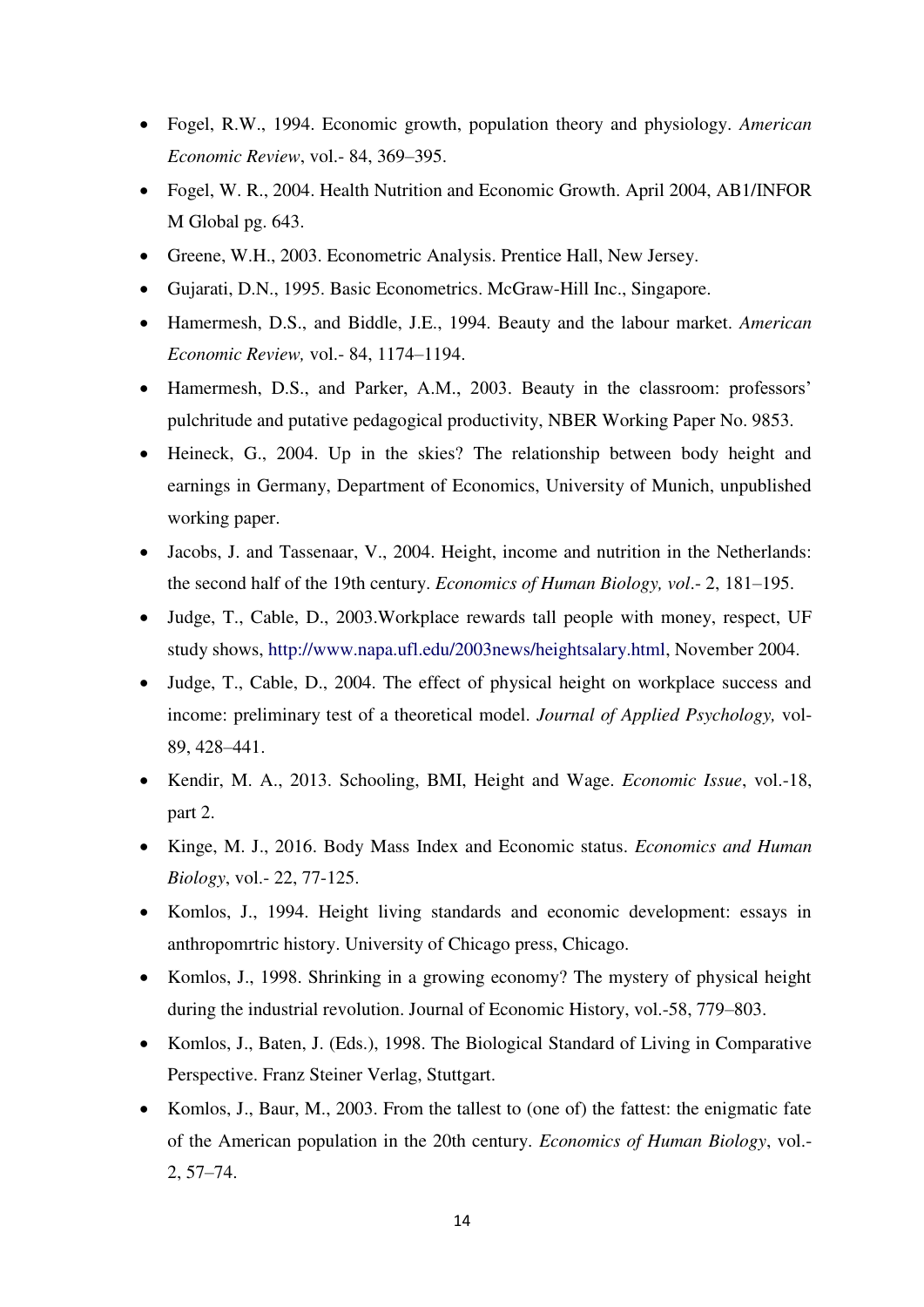- Komlos, J., Kriwy, P., 2003. The biological standard of living in the two Germanies. *German Economic Review*, vol.-4, 459–473.
- Mincer, J., 1974. Schooling Experience and Earnings. Columbia University Press for NBER, New York.
- Mitra, A., 2001. Effects of physical attributes on the wages of males and females. *Applied Economics Letter.* Vol.-8, 731–735.
- Morgan, S. L., 2004. Economic growth and biological standard of living in China, 1880–1930. *Economics of Human Biology*, vol.- 2, 197–218.
- Persico, N. G., Postlewaite, A. and Silveman, D., 2004. The effect of adolescent experience on labour market outcomes: the case of height. *Journal of Political Economy*, vol.-112 (5), 1019–1053.
- Powell, M. L., Norton, C. E., and Han, E., 2011. Direct and Indirect effects of body weight and adult wage. *Economics and Human Biology*, vol.-9, 381-392.
- Rees, I. D, and Sabia, J. J., 2012. Body weight and wages. *Economics and Human Biology*, vol.-10, 14-19.
- Reitveld, A.C., and Zwan, Hessels, J., 2014. The stature of the self employed and its premium. Tinbergen Institute Discussion Paper,
- Rietveld, A.C., Hassels, J., and Zwan, P., 2015. The stature of the self employed and its relation with earnings and satisfaction. *Economics and Human Biology*, vol.- 17, 59-74.
- Schultz, P.T., 2001. Productive benefits of improving health: evidence from lowincome countries. In: Presented at the Meeting of Population Association of America, Washington DC, March 29–31, Yale University.
- Schultz, P.T., 2002. Wage gains associated with height as a form of health human capital, Economic Growth Center, Discussion Paper No. 841.
- Schultz, P.T., 2003.Wage rentals for reproducible human capital: evidence from Ghana and the Ivory Coast. *Economics of Human Biology, V*ol.- 1, 331–336.
- Schultz, P.T., and Tansel, A., 1997. Wage and labour supply effects of illness in Cote d'Ivoire and Ghana: instrumental variable estimates for days disabled. *Journal of Development Economics*, vol.-53, 251–286.
- Schultz, T.P., 1995. Human capita and development. In: Peters, G.H., Hedley, D.D. (Eds.), Agricultural Competitiveness. Paper presented to the 22nd International